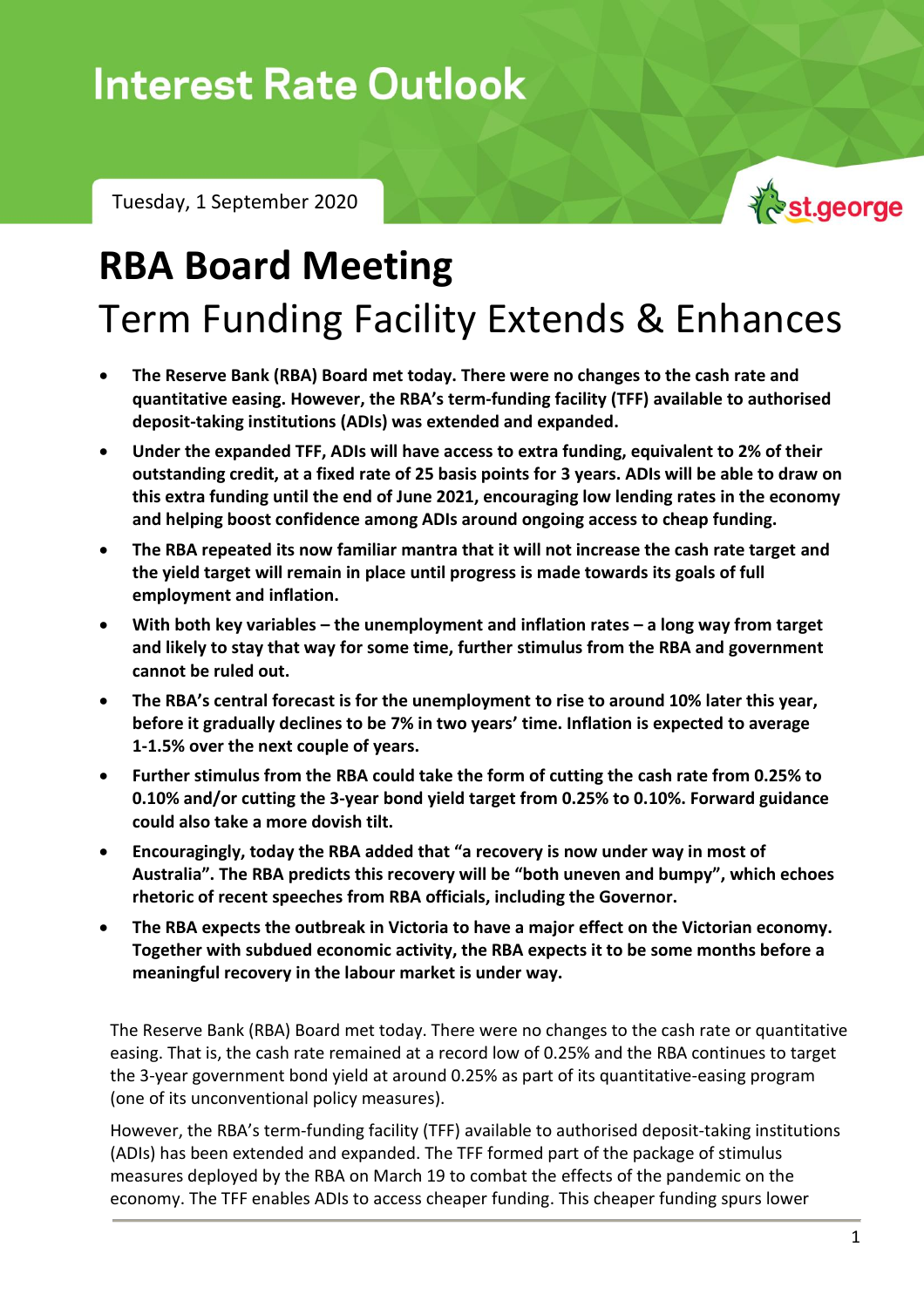lending rates in the economy, helping to underpin economic activity. This is also achieved by giving ADIs greater confidence about ongoing access to low-cost funding.

The initial allowance of TFF (with an initial allowance of 3% of outstanding credit) was due to expire at the end September. Under the expanded TFF, ADIs will have access to extra funding, equivalent to 2% of their outstanding credit, at a fixed rate of 25 basis points for three years. ADIs will be able to draw on this extra funding up until the end of June 2021.

Today's change brings the total amount available under the TFF to around \$200 billion.

ADIs have stepped up their drawings from this facility, which has likely contributed to the RBA's decision to expand the facility. The RBA reports in today's statement that ADIs have drawn \$52 billion under the TFF compared with last July's board meeting statement of \$29 billion.

The RBA, over the past month, also stepped up its purchases of Australian government securities (AGS) in order to achieve its 3-year bond yield target of around 25 basis points (or 0.25%). The RBA reiterated that the yield target will remain in place until progress is made towards its goals of full employment and inflation. The RBA also repeated its now familiar mantra that it will not increase the cash rate target until progress is being made towards its goals for full employment and inflation.

The virus outbreak in Victoria and subdued economic activity more broadly in the economy leaves the RBA anticipating it will be some months before a meaningful recovery in the labour market is under way. The RBA's central forecast is for the unemployment to rise to around 10% later this year, before it gradually declines to be 7% in two years' time. An unemployment rate of 7% in two years' time is still elevated given the rate of unemployment consistent with full employment has been estimated by the RBA to be around 4.5%.

For inflation, the RBA targets 2-3% per annum over the cycle and the RBA today reiterated that it expected inflation to average 1-1.5% over the next couple of years.

With both key variables – the unemployment and inflation rates – a long way from target and likely to stay that way for some time, further stimulus from the RBA and government cannot be ruled out. Indeed, the RBA statement is slightly more forceful in its language when referring to the need for fiscal and monetary support to be applied to the economy for some time.

Further stimulus from the RBA could take the form of cutting the cash rate from 0.25% to 0.10% and/or cutting the 3-year bond yield target from 0.25% to 0.10%. Forward guidance could also take a more dovish tilt.

On the economic outlook, the RBA repeated this month that the future path of recovery in the global economy is highly dependent on containment of the virus. The RBA notes that an "uneven" economic recovery globally is under way after a severe contraction in the first half of this year. On China, the RBA notes economic growth has been "relatively strong".

Encouragingly, today the RBA added that "a recovery is now under way in most of Australia". The RBA predicts this recovery will be "both uneven and bumpy", which echoes rhetoric of recent speeches from RBA officials, including the Governor. The RBA expects the coronavirus outbreak in Victoria to have a major effect on the Victorian economy.

> **Besa Deda, Chief Economist** Ph: 02-8254-3251